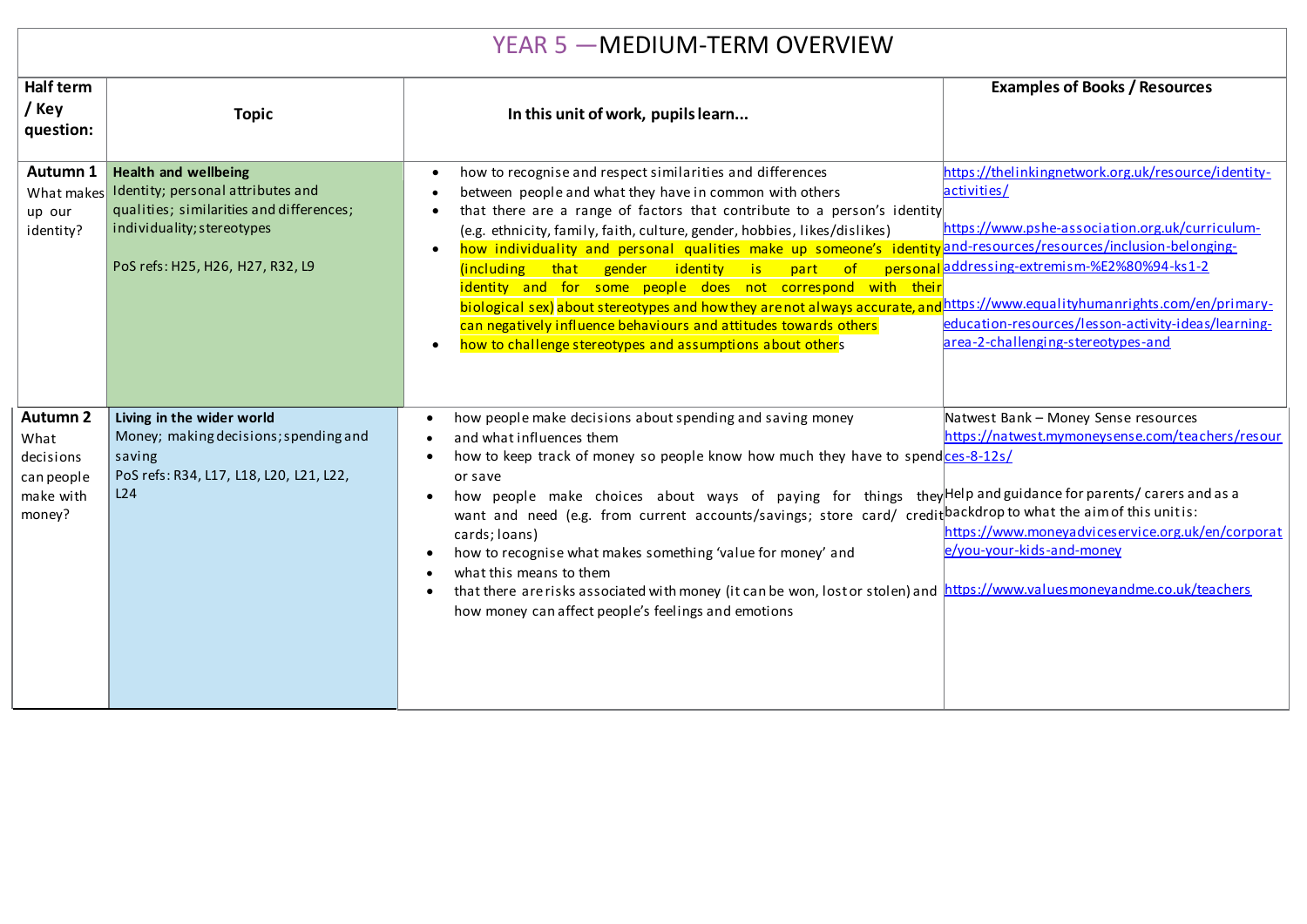| Spring 1<br>How can we<br>maintain a<br>balanced<br>and healthy<br>lifestyle? | <b>Health and wellbeing</b><br>How to make choices that support a<br>healthy, balanced lifestyle including:                                 | how mental and physical health are linked<br>how to stay physically active<br>how to benefit from and stay safe in the sun<br>how sleep contributes to a healthy lifestyle; the effects of poor<br>sleep; strategies that support good quality sleep<br>how to manage the influence of friends and family on health choices<br>Lifecycles and the changing adolescent body -<br>Resources detailed in the Medway Scheme of Learning on the webpage below this<br>link<br>about puberty and how bodies change during puberty, including<br>menstruation and menstrual wellbeing, erections and wet dreams<br>how puberty can affect emotions and feelings<br>how to ask for advice and support about growing and changing and puberty<br>how personal hygiene routines change during puberty                        | Department of Children's Sleep Medicine at Evelina<br>London Children's Hospital-The sleep factor:<br>https://www.psheassociation.org.uk/curriculum-<br>andresources/resources/sleep-factorlesson-plans-<br>powerpoints<br>https://www.mentallyhealthyschools.org.uk/resourc<br>es/mental-health-and-emotional-wellbeing-lesson-<br>plans/<br>Taught using the Medway Scheme of Learning                                                                                                                                                                                                                                                                              |
|-------------------------------------------------------------------------------|---------------------------------------------------------------------------------------------------------------------------------------------|--------------------------------------------------------------------------------------------------------------------------------------------------------------------------------------------------------------------------------------------------------------------------------------------------------------------------------------------------------------------------------------------------------------------------------------------------------------------------------------------------------------------------------------------------------------------------------------------------------------------------------------------------------------------------------------------------------------------------------------------------------------------------------------------------------------------|-----------------------------------------------------------------------------------------------------------------------------------------------------------------------------------------------------------------------------------------------------------------------------------------------------------------------------------------------------------------------------------------------------------------------------------------------------------------------------------------------------------------------------------------------------------------------------------------------------------------------------------------------------------------------|
| <b>Spring 2</b><br>How can<br>friends<br>communica<br>te<br>safely?           | <b>Relationships</b><br>Friendships; relationships; becoming<br>independent; online safety<br>PoS refs: R1, R18, R24, R26, R29, L11,<br>L15 | about the different types of relationships people have in their<br>lives<br>how friends and family communicate together; how the internet<br>$\bullet$<br>and social media can be used positively<br>how knowing someone online differs from knowing someone<br>$\bullet$<br>face-to-face<br>how to recognise risk in relation to friendships and keeping safe<br>$\bullet$<br>about the types of content (including images) that is safe to<br>share online; ways of seeking and giving consent before images or persona<br>information is shared with friends or family<br>how to respond if a friendship is making them feel worried,<br>$\bullet$<br>unsafe or uncomfortable<br>how to ask for help or advice and respond to pressure, inappropriate<br>$\bullet$<br>contact or concerns about personal safety | Premier League Primary Stars KS2 PSHE Inclusion<br>https://www.psheassociation.org.uk/curriculum-<br>andprimaryresources/resources/premierleague-<br>primary-stars<br>https://plprimarystars.com/resources/inclusion<br>Respecting ourselves and others:<br>Premier League Primary Stars-KS2 Behaviour/<br>relationships Do the right thing<br>https://plprimarystars.com/resources/do-the-right-<br>thing<br>Premier League Primary Stars KS2 PSHE Developing<br>values<br>https://plprimarystars.com/resources/values<br>https://www.psheassociation.org.uk/curriculum-<br>andresources/resources/premierleague-primary-stars<br>Play Like Share (thinkuknow.co.uk) |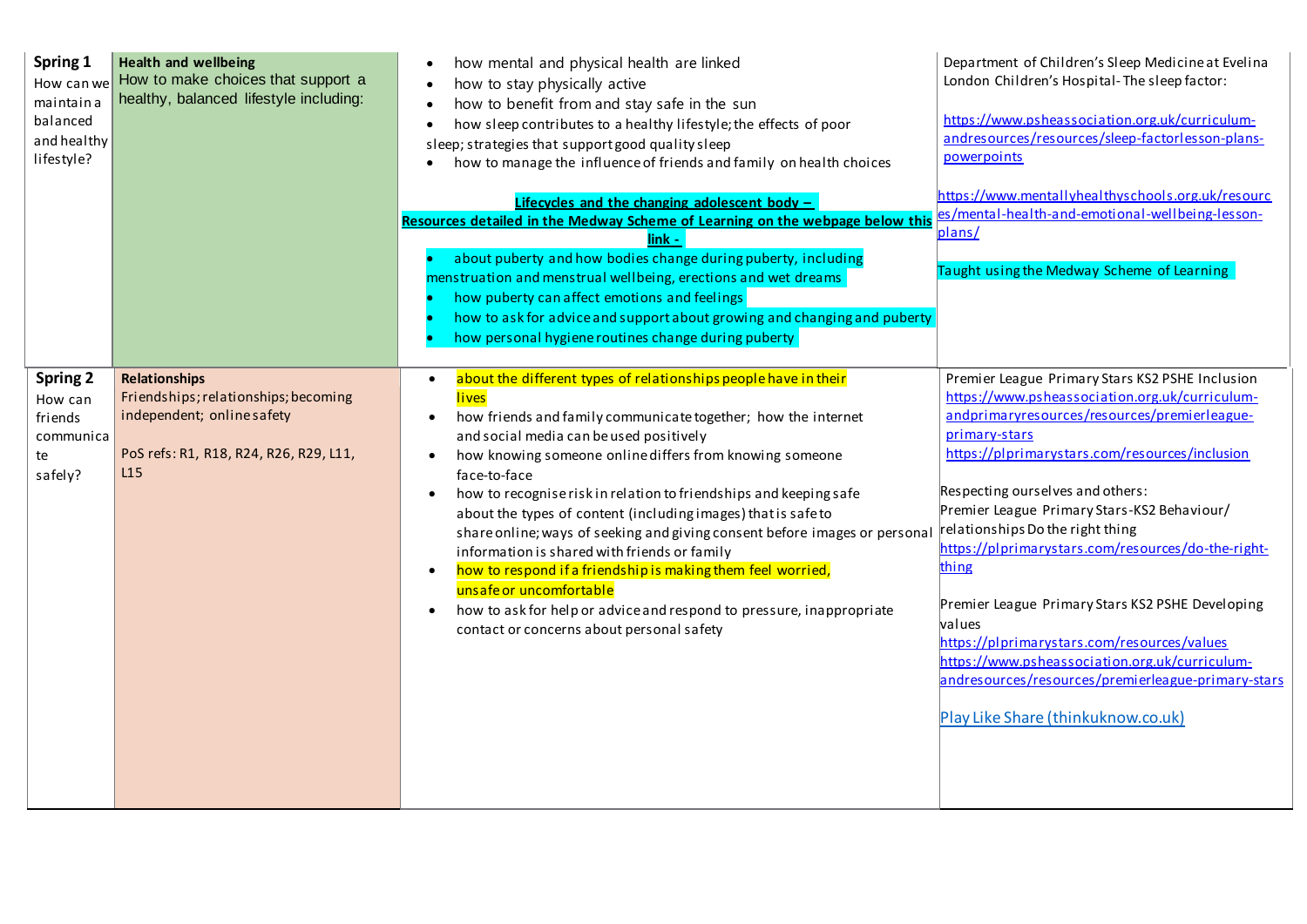| Summer         | <b>Health and wellbeing</b>                   | Drug and alcohol education - lesson plans,<br>how drugs common to everyday life (including smoking/vaping<br>$\bullet$                  |
|----------------|-----------------------------------------------|-----------------------------------------------------------------------------------------------------------------------------------------|
| 1              | Drugs, alcohol and tobacco; healthy habits    | nicotine, alcohol, caffeine and medicines) can affect health and<br>resources & knowledge organisers   www.pshe-                        |
| How can        |                                               | wellbeing<br>association.org.uk (pshe-association.org.uk)                                                                               |
| drugs          |                                               | that some drugs are legal (but may have laws or restrictions related to<br>$\bullet$                                                    |
| common         | PoS refs: H1, H3, H4, H46, H47, H48, H50      | them) and other drugs are illegal                                                                                                       |
| to             |                                               | how laws surrounding the use of drugs exist to protect them<br>$\bullet$                                                                |
| everyday       |                                               | and others                                                                                                                              |
| life affect    |                                               | why people choose to use or not use different drugs<br>$\bullet$                                                                        |
| health?        |                                               | how people can prevent or reduce the risks associated with them<br>$\bullet$                                                            |
|                |                                               | that for some people, drug use can become a habit which is difficult                                                                    |
|                |                                               | to break                                                                                                                                |
|                |                                               | how organisations help people to stop smoking and the support<br>$\bullet$                                                              |
|                |                                               | available to help people if they have concerns about any drug use                                                                       |
|                |                                               | how to ask for help from a trusted adult if they have any worries or<br>$\bullet$                                                       |
|                |                                               | concerns about drugs                                                                                                                    |
|                |                                               |                                                                                                                                         |
|                |                                               |                                                                                                                                         |
|                |                                               |                                                                                                                                         |
|                |                                               |                                                                                                                                         |
|                |                                               |                                                                                                                                         |
|                |                                               |                                                                                                                                         |
| <b>Summer</b>  | Living in the wider world                     | https://www.pshe-association.org.uk/curriculum-and-<br>that there is a broad range of different jobs and people often                   |
| $\overline{2}$ | Careers; aspirations; role models; the future | resources/resources/loud-network-ks2-lessons-<br>have more than one during their careers and over their lifetime                        |
| What jobs      |                                               | %E2%80%98job-skills-influences<br>that some jobs are paid more than others and some may be<br>$\bullet$                                 |
| would we       | PoS refs: L26, L27, L28, L29, L30, L31,       | voluntary (unpaid)                                                                                                                      |
| like?          | L32                                           | https://www.bbc.co.uk/teach/class-clips-video/pshe-<br>bout the skills, attributes, qualifications and training needed for<br>$\bullet$ |
|                |                                               | ks1-ks2-what-is-my-job/zrdkt39<br>different jobs                                                                                        |
|                |                                               | that there are different ways into jobs and careers, including college,<br>$\bullet$                                                    |
|                |                                               | http://www.upforjuniors.org.uk/teachers-<br>apprenticeships and university                                                              |
|                |                                               | resources/up-for-jobsandcareers/<br>how people choose a career/job and what influences their decision,<br>$\bullet$                     |
|                |                                               | including skills, interests and pay                                                                                                     |
|                |                                               | https://nationalcareersweek.com/form-time-activity-<br>how to question and challenge stereotypes about the types of                     |
|                |                                               | key-stages/<br>jobs people can do                                                                                                       |
|                |                                               |                                                                                                                                         |